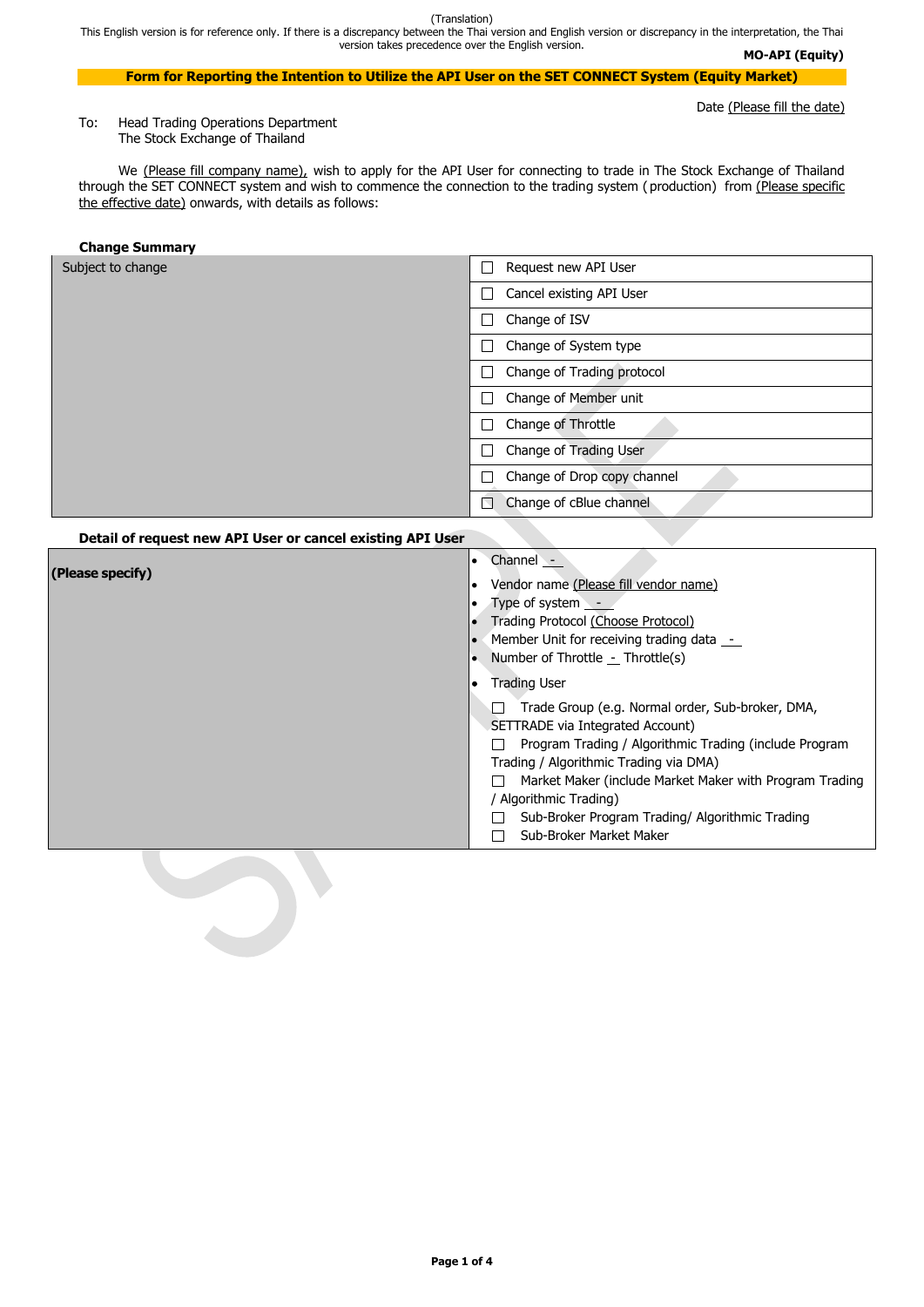This English version is for reference only. If there is a discrepancy between the Thai version and English version or discrepancy in the interpretation, the Thai version takes precedence over the English version.

**Page 2 of 4**

# **MO-API (Equity)**

# **Detail of other changes**

| <b>Existing detail</b>                                                                                                                                                                                                                                              | <b>New detail</b>                                                                                                                                                                                                                                                   |  |  |
|---------------------------------------------------------------------------------------------------------------------------------------------------------------------------------------------------------------------------------------------------------------------|---------------------------------------------------------------------------------------------------------------------------------------------------------------------------------------------------------------------------------------------------------------------|--|--|
| Channel _-<br>$\bullet$                                                                                                                                                                                                                                             | Channel -<br>$\bullet$                                                                                                                                                                                                                                              |  |  |
| Vendor name (Please fill vendor name)<br>Type of system $\_\_$<br>Trading Protocol (Choose Protocol)<br>Member Unit for receiving trading data _-<br>Number of Throttle - Throttle(s)                                                                               | Vendor name (Please fill vendor name)<br>Type of system $\_\_$<br>Trading Protocol (Choose Protocol)<br>Member Unit for receiving trading data _-<br>Number of Throttle - Throttle(s)                                                                               |  |  |
| <b>Trading User</b><br>$\bullet$<br>Trade Group (e.g. Normal order, Sub-broker, DMA,<br>SETTRADE via Integrated Account)                                                                                                                                            | <b>Trading User</b><br>Trade Group (e.g. Normal order, Sub-broker, DMA,<br>SETTRADE via Integrated Account)                                                                                                                                                         |  |  |
| Program Trading / Algorithmic Trading (include Program<br>Trading / Algorithmic Trading via DMA)<br>Market Maker (include Market Maker with Program Trading/<br>Algorithmic Trading)<br>Sub-Broker Program Trading / Algorithmic Trading<br>Sub-Broker Market Maker | Program Trading / Algorithmic Trading (include Program<br>Trading / Algorithmic Trading via DMA)<br>Market Maker (include Market Maker with Program Trading/<br>Algorithmic Trading)<br>Sub-Broker Program Trading / Algorithmic Trading<br>Sub-Broker Market Maker |  |  |
| Drop Copy Connection<br>Request _ user(s) for EMAPI Drop Copy<br>Request _ user(s) for FIX Drop Copy                                                                                                                                                                | <b>Drop Copy Connection</b><br>Request _ user(s) for EMAPI Drop Copy<br>Request _ user(s) for FIX Drop Copy                                                                                                                                                         |  |  |
| Backup trading application (cBlue)                                                                                                                                                                                                                                  | Backup trading application (cBlue)                                                                                                                                                                                                                                  |  |  |
| The number of users wishing to use with backup trading<br>application $_$ user(s)                                                                                                                                                                                   | The number of users wishing to use with backup trading<br>$\bullet$<br>application $_$ user(s)                                                                                                                                                                      |  |  |
| Other                                                                                                                                                                                                                                                               | Other<br>$\bullet$                                                                                                                                                                                                                                                  |  |  |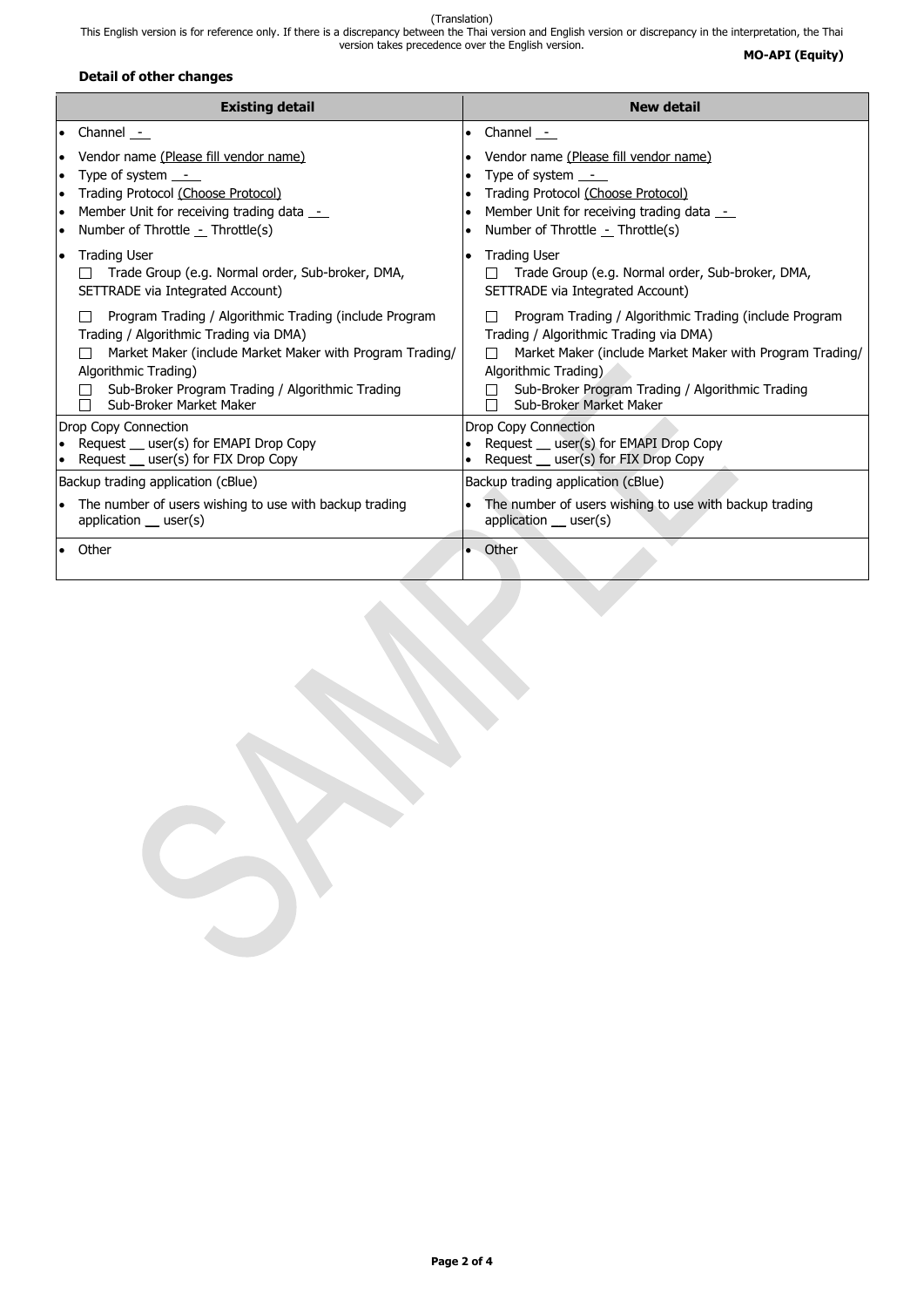(Translation) This English version is for reference only. If there is a discrepancy between the Thai version and English version or discrepancy in the interpretation, the Thai version takes precedence over the English version. **MO-API (Equity)**

#### **Detail of API User**

# **1. Main Trading Connection**

Submit the order through Main Trading connection by using together Throttle as follows

| Vendor name                                                                                                                           | (Please fill vendor name)                                                                                                                                                                                                                                                                                                                                                    |
|---------------------------------------------------------------------------------------------------------------------------------------|------------------------------------------------------------------------------------------------------------------------------------------------------------------------------------------------------------------------------------------------------------------------------------------------------------------------------------------------------------------------------|
| Type of system                                                                                                                        | $\Box$ System of the member<br>$\Box$ System of the application service provider                                                                                                                                                                                                                                                                                             |
| <b>Trading Protocol</b>                                                                                                               | $\Box$ EMAPI (Proprietary Protocol)<br>$\Box$ Receiving Drop Copy data for this particular connection only<br>$\Box$ FIX Protocol 5.0                                                                                                                                                                                                                                        |
| Member Unit for receiving trading data (if any)                                                                                       | Assign this connection under Member Unit _-                                                                                                                                                                                                                                                                                                                                  |
| Number of Throttle<br>(1 Throttle: 25 Transactions per sec. (TPS);<br>No charges for the first two Throttles)                         | <u>-</u> throttle(s)                                                                                                                                                                                                                                                                                                                                                         |
| Trading User<br>(No charges for the first three users;<br>user for Program Trading / Algorithmic Trading must always be<br>separated) | Trade Group (e.g. Normal order, Sub-broker, DMA, SETTRADE<br>via Integrated Account)<br>Program Trading / Algorithmic Trading (include Program Trading<br>/ Algorithmic Trading via DMA)<br>$\Box$ Market Maker (include Market Maker with Program Trading /<br>Algorithmic Trading)<br>$\Box$ Sub-Broker Program Trading / Algorithmic Trading<br>□ Sub-Broker Market Maker |

Remark Main Trading Connection used for counting the number of members in the event of the disruption to the members' trading system in accordance with the practices regarding the cessation of equity trading

### **2. Additional Connection** (If any)

e.g. Multi-Channel, SETTRADE or other Application Service Provider which directly connect to the Trading System

# **2.1 1 st Additional Connection**

| Vendor name                                                                                                                                  | (Please fill vendor name)                                                                                                                                                                                                                                                                                                                                                                        |  |
|----------------------------------------------------------------------------------------------------------------------------------------------|--------------------------------------------------------------------------------------------------------------------------------------------------------------------------------------------------------------------------------------------------------------------------------------------------------------------------------------------------------------------------------------------------|--|
| Type of system                                                                                                                               | $\Box$ System of the member<br>$\Box$ System of the application service provider                                                                                                                                                                                                                                                                                                                 |  |
| <b>Trading Protocol</b>                                                                                                                      | $\Box$ EMAPI (Proprietary Protocol)<br>$\Box$ Receiving Drop Copy data for this particular connection only<br>$\Box$ FIX Protocol 5.0                                                                                                                                                                                                                                                            |  |
| Member Unit for receiving trading data (if any)                                                                                              | Assign this connection under Member Unit _-                                                                                                                                                                                                                                                                                                                                                      |  |
| Number of Throttle<br>(1 Throttle: 25 TPS; No charges for the first Throttle)                                                                | - throttle(s)                                                                                                                                                                                                                                                                                                                                                                                    |  |
| <b>Trading User</b><br>(No charges for the first three users;<br>user for Program Trading / Algorithmic Trading must always be<br>separated) | Trade Group (e.g. Normal order, Sub-broker, DMA, SETTRADE<br>$\mathbf{L}$<br>via Integrated Account)<br>Program Trading / Algorithmic Trading (include Program Trading<br>$\mathbf{L}$<br>/ Algorithmic Trading via DMA)<br>□ Market Maker (include Market Maker with Program Trading /<br>Algorithmic Trading)<br>Sub-Broker Program Trading / Algorithmic Trading<br>□ Sub-Broker Market Maker |  |

## **2.2 2 nd Additional Connection**

| Vendor name                                                                                         | (Please fill vendor name)                                                                                                                                                                                                                                                                                                                                    |  |  |
|-----------------------------------------------------------------------------------------------------|--------------------------------------------------------------------------------------------------------------------------------------------------------------------------------------------------------------------------------------------------------------------------------------------------------------------------------------------------------------|--|--|
| Type of system                                                                                      | $\Box$ System of the member<br>$\Box$ System of the application service provider                                                                                                                                                                                                                                                                             |  |  |
| <b>Trading Protocol</b>                                                                             | $\Box$ EMAPI (Proprietary Protocol)<br>$\Box$ Receiving Drop Copy data for this particular connection only<br>FIX Protocol 5.0                                                                                                                                                                                                                               |  |  |
| Member Unit for receiving trading data (if any)                                                     | Assign this connection under Member Unit -                                                                                                                                                                                                                                                                                                                   |  |  |
| Number of Throttle (1 Throttle: 25 TPS)                                                             | - throttle(s)                                                                                                                                                                                                                                                                                                                                                |  |  |
| <b>Trading User</b><br>(User for Program Trading / Algorithmic Trading must always be<br>separated) | Trade Group (e.g. Normal order, Sub-broker, DMA, SETTRADE<br>via Integrated Account)<br>Program Trading / Algorithmic Trading (include Program Trading<br>/ Algorithmic Trading via DMA)<br>Market Maker (include Market Maker with Program Trading /<br>Algorithmic Trading)<br>Sub-Broker Program Trading / Algorithmic Trading<br>Sub-Broker Market Maker |  |  |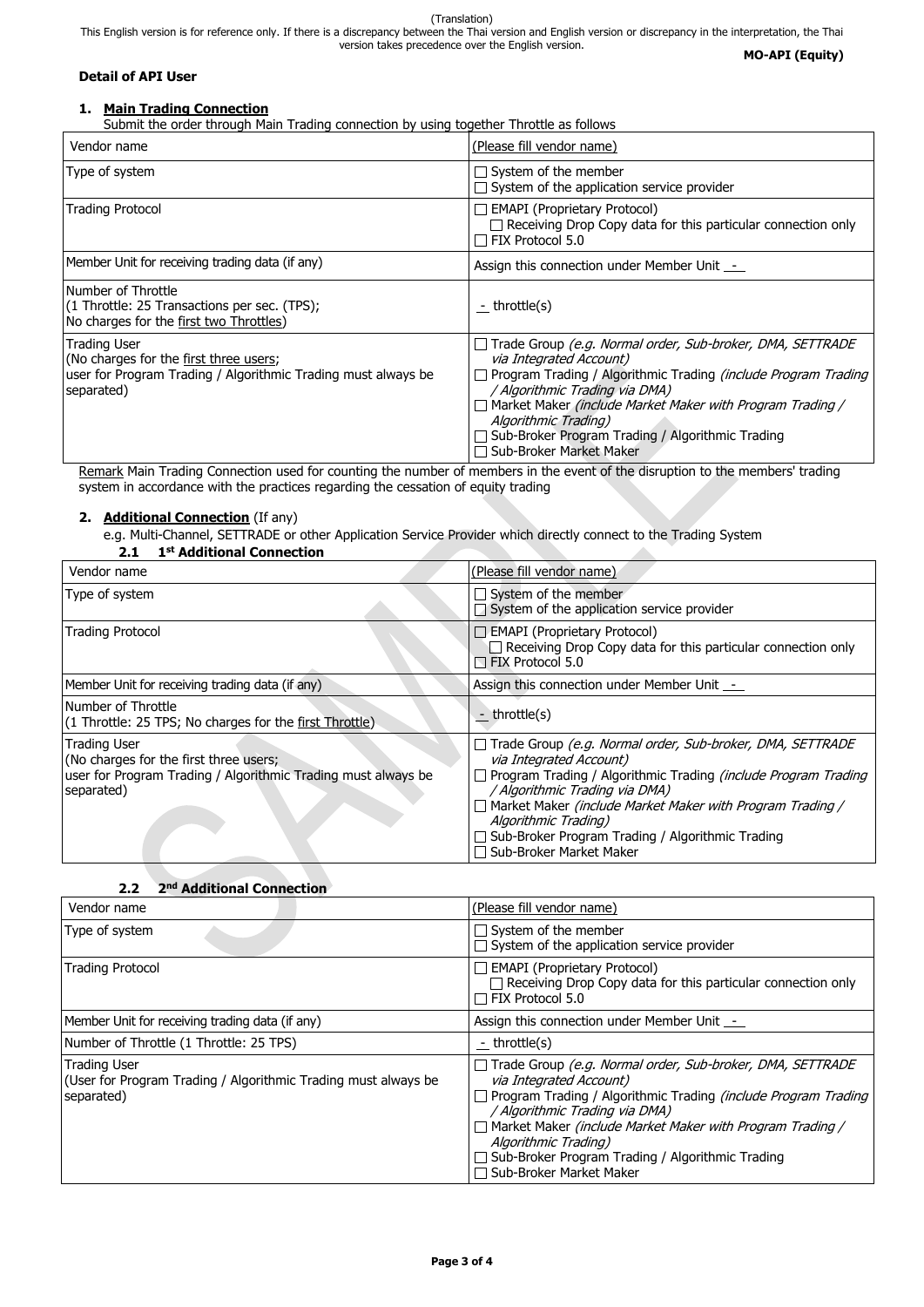This English version is for reference only. If there is a discrepancy between the Thai version and English version or discrepancy in the interpretation, the Thai version takes precedence over the English version.

**MO-API (Equity)**

|  | Company's Seal |  |  |
|--|----------------|--|--|
|  |                |  |  |

 $\Box$  Request  $\Box$  user(s) for EMAPI Drop Copy

Request \_ user(s) for FIX Drop Copy

| 3 <sup>rd</sup> Additional Connection<br>2.3                                                        |                                                                                                                                                                                                                                                                                                                                                                     |
|-----------------------------------------------------------------------------------------------------|---------------------------------------------------------------------------------------------------------------------------------------------------------------------------------------------------------------------------------------------------------------------------------------------------------------------------------------------------------------------|
| Vendor name                                                                                         | (Please fill vendor name)                                                                                                                                                                                                                                                                                                                                           |
| Type of system                                                                                      | $\Box$ System of the member<br>$\Box$ System of the application service provider                                                                                                                                                                                                                                                                                    |
| <b>Trading Protocol</b>                                                                             | <b>EMAPI</b> (Proprietary Protocol)<br>$\Box$ Receiving Drop Copy data for this particular connection only<br>FIX Protocol 5.0                                                                                                                                                                                                                                      |
| Member Unit for receiving trading data (if any)                                                     | Assign this connection under Member Unit _-                                                                                                                                                                                                                                                                                                                         |
| Number of Throttle (1 Throttle: 25 TPS)                                                             | - throttle(s)                                                                                                                                                                                                                                                                                                                                                       |
| <b>Trading User</b><br>(User for Program Trading / Algorithmic Trading must always be<br>separated) | Trade Group (e.g. Normal order, Sub-broker, DMA, SETTRADE<br>via Integrated Account)<br>Program Trading / Algorithmic Trading <i>(include Program Trading</i><br>/ Algorithmic Trading via DMA)<br>Market Maker (include Market Maker with Program Trading /<br>Algorithmic Trading)<br>Sub-Broker Program Trading / Algorithmic Trading<br>Sub-Broker Market Maker |

The number of users wishing to use with backup trading application \_\_ user(s) (Maximum10 users to be used as a backup trading system)

#### **3. Drop Copy Connection**

Please specify the total number of user (including existing active users)

#### **4. Backup trading application (cBlue)**

#### **5. Other (if any)**

If the member request for additional connection to the initial number thereof, the following fees will be charged:

- 1. New Trading connection
	- 1.1.The fee for additional connection is at the rate of Baht 125,000 per channel per month; (New Trading connection have 1 Throttle and 1 Trading User)
- 2. Existing Trading connection

2.1.The fee for additional Throttles is at the rate of Baht 125,000 per throttle per month;

2.2.The fee for additional Users is at the rate of Baht 5,000 per user per month;

3. Drop Copy connection

3.1.The fee for additional Drop Copy connection is at the rate of Baht 5,000 per user per month; Note: Such fees are not yet included of value added tax (VAT).

The company hereby certifies that the information provided herein is correct and would like the Stock Exchange of Thailand to create the API User for the trading system as notified.

\_\_\_\_\_\_\_\_\_\_\_\_\_\_\_\_\_\_\_\_\_\_\_\_\_\_\_\_\_\_\_\_\_

(Please fill the authorized signatory) Title Please fill the title Authorized Person

# Contact Person Please fill the detail Tel. Please fill the detail E-mail Please fill the detail